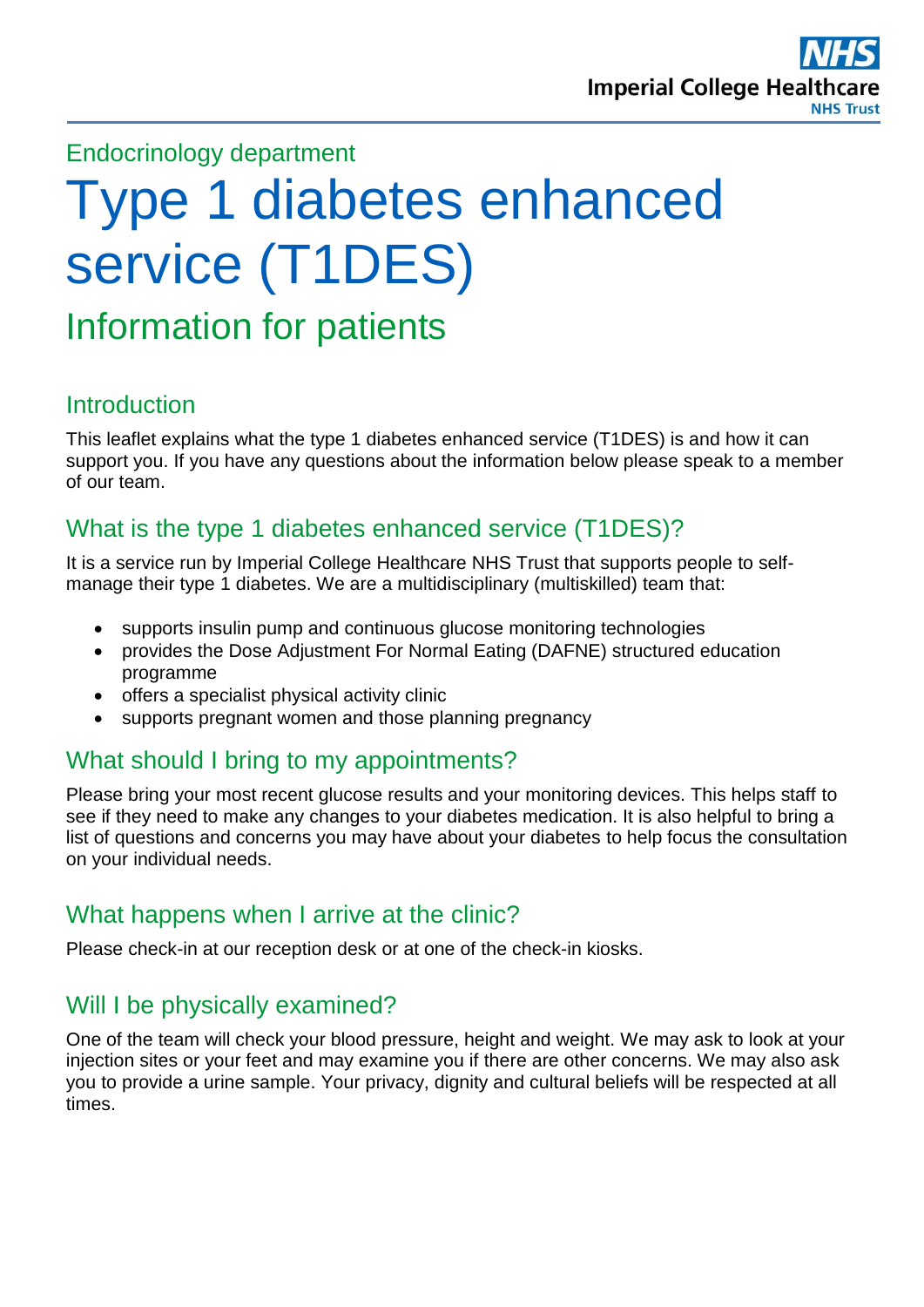# Will I need a blood test?

An up-to-date blood sample will help with your diabetes care plan. We will usually ask you to attend the diabetes clinic one to two weeks before your appointment. We do not routinely ask people with type 1 diabetes to fast before blood tests.

# How can I find out the results of my blood tests?

We recommend reviewing your blood tests before you come to clinic. The best way to do this is via the Care Information Exchange (CIE): **www.careinformationexchange-nwl.nhs.uk**. This is an online program that provides the latest information about your health, including your blood tests results. Please ask at reception for information about signing up to CIE.

The important diabetes blood tests are:

- **1. HbA1c:** This test measures how much glucose is stuck to your red blood cells and is an overall measure of glucose over the 8 to 12 weeks before your appointment.
- **2. Kidney tests:** One of the signs of kidney damage is protein leaking into the urine. This is measured in your urine sample by a test called Albumin:Creatinine ratio (ACR). Blood tests show how well your kidney is filtering and may be reported as Creatinine or eGFR.
- **3. Cholesterol:** This can also be called your lipid profile and is important as higher cholesterol can build up in blood vessels and block them, leading to a heart attack or stroke. The team will talk to you about your target.

You can find out more information on the Diabetes UK website: www.diabetes.org.uk/info-p

You can have a blood test via our walk-in phlebotomy services (blood sample collection service) - please choose the site most convenient for you:

| <b>Hospital</b>                         | <b>Phlebotomy service</b><br><b>location</b>                    | <b>Opening hours</b>                           |
|-----------------------------------------|-----------------------------------------------------------------|------------------------------------------------|
| <b>Charing Cross</b><br><b>Hospital</b> | First floor, main<br>outpatients department                     | Mon-Thurs: 08.30-17.30<br>Friday: 08.30-15.00  |
| <b>Hammersmith</b><br><b>Hospital</b>   | Ground floor, main<br>outpatients department                    | Mon-Fri: 08.00-17.00                           |
| <b>St Mary's Hospital</b>               | First floor, mint wing,<br>Coulter suite, metabolic<br>day ward | Mon and Thurs: 14.00-16.00<br>Wed: 09.00-12.00 |

#### **Please do not fast unless you doctor tells you to**.

#### How long will my appointment last?

We try to ensure that you have as much time as you need with the right members of the team. If you see several members of the team the appointment may take more than one hour.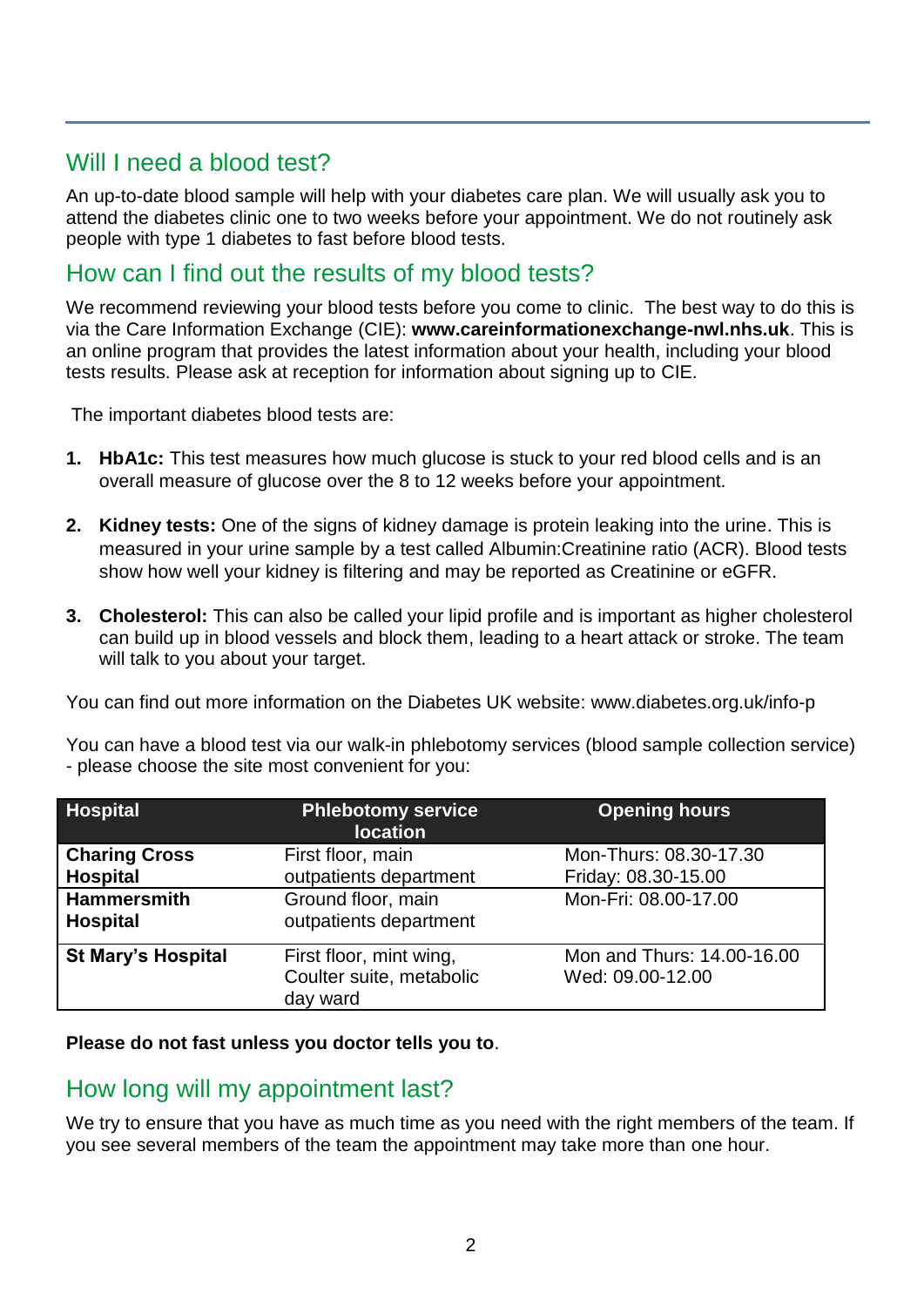# Who will I see at my appointment?

Our multidisciplinary team includes:

- **diabetes doctors:** specialists (consultants) in the management of type 1 diabetes. They may also work with trainee doctors
- **diabetes specialist nurses:** trained to support patients with type 1 diabetes to manage their condition with education and advice
- **dietetic support:** dietitians offer support and education to help you match your insulin and carbohydrate intake, to help control your glucose levels. This may include carbohydrate counting. We can support you with lifestyle changes and give advice on eating well and different diets if this would be helpful. We also provide advice on diabetes and pregnancy and insulin pump therapy, and run diabetes and physical activity clinics
- **podiatry:** people with diabetes can develop foot problems. If you have concerns please tell the T1DES team. The Imperial multidisciplinary foot service cares for those with severe foot changes or wounds. The team works closely with local community diabetes podiatry (foot) services that will be able to assist you with simple foot needs
- **psychological support:** the T1DES psychology team can help you deal with any distress related to living with diabetes. We will talk to you about mental health and what support services are available

# Can I bring a friend or relative with me to the appointment?

You are welcome to have a friend or relative with you. However, to respect your privacy, they may be asked to wait outside if you are being examined or while tests are being performed.

Please note that to help with the on-going training of NHS staff, medical students or other NHS staff may be present at your appointment. If you would prefer them not to be please let us know. Your request will be respected and this will not affect your care in any way.

# How do I book my next appointment?

You will agree your next appointment with the team. Please ask at the reception desk for a time convenient to you.

# What if I cannot attend or remember when my next appointment is?

To help avoid appointment slots being wasted, please tell us if you cannot attend. To cancel, change or check an appointment, please contact us by phone or email:

- booking and appointment line: **020 3313 5000**
- email: **appointments@imperial.nhs.net**

# What if I need an interpreter?

The T1DES service can provide an interpreting service which involves using a telephone in the room. If this is not appropriate, for example, when using British Sign Language (BSL), a face-toface interpreter can be arranged.